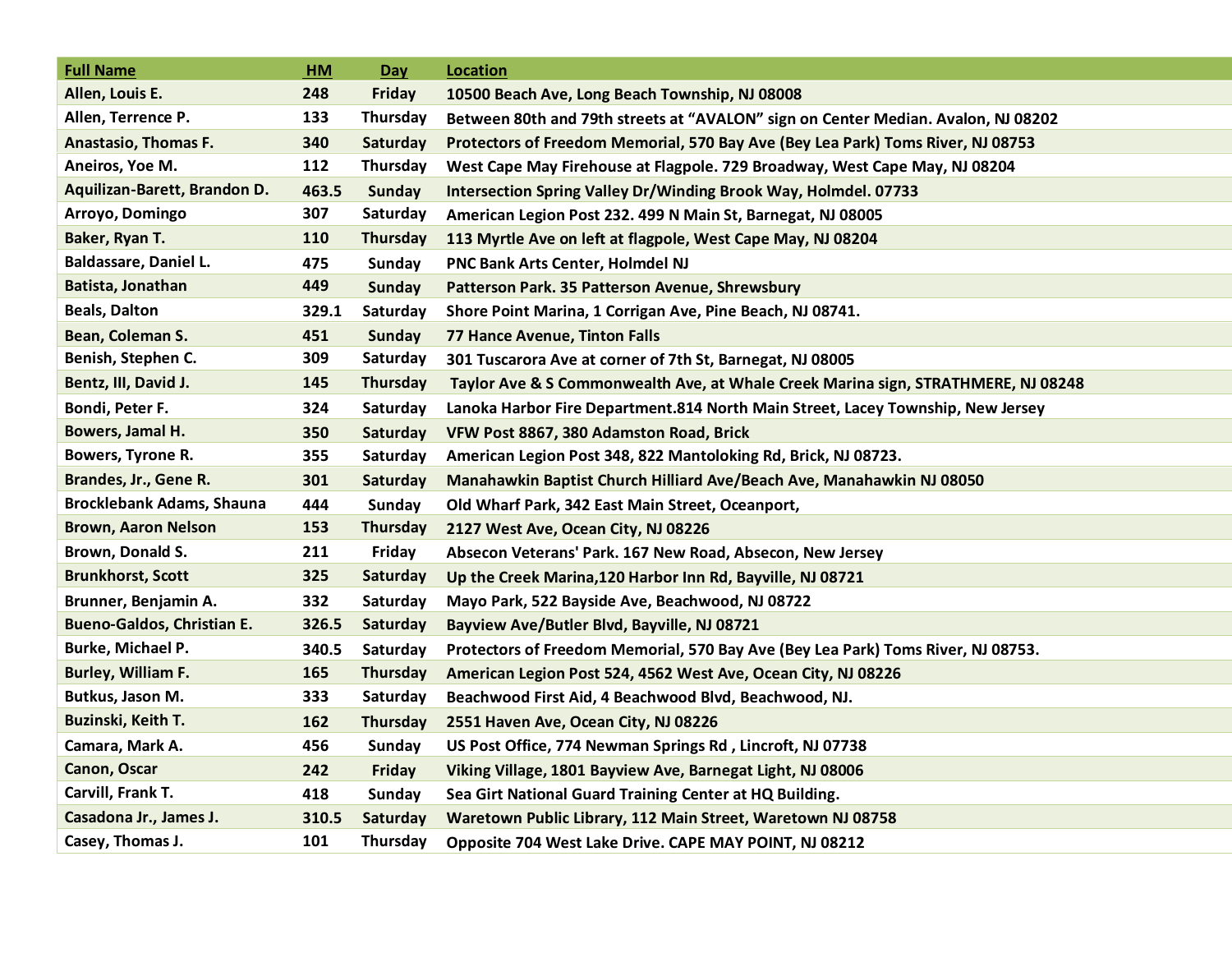| Castaneda, Christopher        | 241   | <b>Friday</b>   | LBI Arts Foundation, 120 Long Beach Blvd, Long Beach Township, NJ 08008                                                                                                                                                             |
|-------------------------------|-------|-----------------|-------------------------------------------------------------------------------------------------------------------------------------------------------------------------------------------------------------------------------------|
| Checo, Steven                 | 303   | Saturday        | At Manahawkin Discount Tire, 985 North Main Street Manahawkin, NJ 08050                                                                                                                                                             |
| Chiomento II, Robert J.       | 230   | <b>Friday</b>   | Little Egg Harbor Veterans Park, 912 Radio Road, Little Egg Harbor, NJ.                                                                                                                                                             |
| Choi, Min S.                  | 212   | Friday          | 204 E Wyoming Ave, Absecon, NJ 08201                                                                                                                                                                                                |
| Christensen, Ryan D.          | 421   | <b>Sunday</b>   | Ocean Ave opposite Washington Ave. Spring Lake.                                                                                                                                                                                     |
| Christensen, Jr., Curtis A.   | 109   | Thursday        | Cape May City Elementary School, 921 Lafayette St, Cape May, NJ 08204                                                                                                                                                               |
| Christian, Eric D.            | 447   | <b>Sunday</b>   | 164 Sycamore Avenue, Shrewsbury, at Park Ave.                                                                                                                                                                                       |
| Cioffi, Donald R.             | 441   | <b>Sunday</b>   | 1190 Eatontown Blvd/Crescent Place.                                                                                                                                                                                                 |
| <b>Cleary, Michael</b>        | 126.5 | Thursday        | St Simeons School, 2502 Central Ave, North Wildwood, NJ.                                                                                                                                                                            |
| Coffin, Christopher D.        | 215   | Friday          | 701 E Chanese Ln, Galloway, NJ 08205                                                                                                                                                                                                |
| Cohen, Jonathan G.            | 134.5 | Thursday        | Between 56th and 55th streets ON CENTER MEDIAN. Avalon 08202                                                                                                                                                                        |
| <b>Collins, Robert Wilson</b> | 329   | Saturday        | Mill Creek Park - Chelsea Ave/Riverbank Dr, Pine Beach, NJ.                                                                                                                                                                         |
| Connelly, Brian M.            | 463   | <b>Sunday</b>   | Ely Rd/Winding Brook Way, Holmdel.                                                                                                                                                                                                  |
| Cook, David                   | 461   | <b>Sunday</b>   | 9 Duncan Drive, Holmdel, NJ 07733                                                                                                                                                                                                   |
| Corma, Salvatore              | 119   | Thursday        | At Flagpole at Crest Memorial School, 9100 Pacific Ave Wildwood Crest, NJ 08260                                                                                                                                                     |
| Cosgrove, III, Christopher B. | 434   | <b>Sunday</b>   | Monmouth University - enter via entrance opposite Kirby Ave on Norwood at Monmouth U large sign.                                                                                                                                    |
| <b>Cottrell, Stephen</b>      | 413   | <b>Sunday</b>   | Manasquan Memorial, 43 Abe Vorhees Drive, Manasquan.                                                                                                                                                                                |
| Coutu, Matthew S.             | 220   | Friday          | Community Center sign 1 North New York Road, Galloway, NJ                                                                                                                                                                           |
| Cox, Manuel A.                | 165.1 | Thursday        | American Legion Post 524, 4562 West Ave, Ocean City, NJ 08226                                                                                                                                                                       |
| Crescenz, Michael J.          | 141.5 | Thursday        | Landis Ave/46th Sreet, Sea Isle City, NJ 08243                                                                                                                                                                                      |
| Crowley, Jarred J.            | 144   | Thursday        | 22nd Street/Landis Avenue, Sea Isle City, New Jersey 08243                                                                                                                                                                          |
| Cummings, Richard A.          | 430   | <b>Sunday</b>   | Norwood Avenue, Deal Opposite Deal Police Department.                                                                                                                                                                               |
| Curtin, Michael E.            | 356   | Saturday        | American Legion Post 348, 822 Mantoloking Rd, Brick, NJ 08723                                                                                                                                                                       |
| Cuzzupe, Paul O.              | 351   | Saturday        | VFW Post 8867, 380 Adamston Road, Brick                                                                                                                                                                                             |
| Dalessio, Gregory T.          | 132   | Thursday        |                                                                                                                                                                                                                                     |
| D'Augustine, Joseph           | 316   | Saturday        | At Lacey Town Hall, 818 Lacey Road Forked River, NJ 08731                                                                                                                                                                           |
| DeRemer, Christopher C.       | 415   | <b>Sunday</b>   | Manasquan Elks, 17 Stockton Lake Blvd, Manasquan, NJ 08736                                                                                                                                                                          |
| DeRonde, III, LeRoy           | 465   | <b>Sunday</b>   | Roberts Rd/Holmdel Rd, Holmdel.                                                                                                                                                                                                     |
| Diaz, Jr., Joseph L           | 232   | Friday          |                                                                                                                                                                                                                                     |
| Dill, Daniel C.               | 163   |                 |                                                                                                                                                                                                                                     |
| DiMona III, Nicholas P.       | 154.1 | <b>Thursday</b> | Boardwalk at Ocean City Fishing Pier, access to Boardwalk via E14 St, Ocean City. NJ.                                                                                                                                               |
| DiMona, II, Nicholas P.       | 154   | Thursday        | Boardwalk at Ocean City Fishing Pier, access to Boardwalk via E14 St, Ocean City. NJ.                                                                                                                                               |
| Dixon, Anthony J.             | 143   | Thursday        | JFK Boulevard at the Promenade, 2 41st St, Sea Isle City, NJ 08243                                                                                                                                                                  |
|                               |       | Thursday        | Stone Harbor PD/Fire Depts. corner of 2nd Ave and 96th Street Stone Harbor, NJ 08247<br>At flagpole in front of Tuckerton Red Men Pohatcong Tribe.145 West Main Street, Tuckerton, NJ 08087.<br>3656 West Ave, Ocean City, NJ 08226 |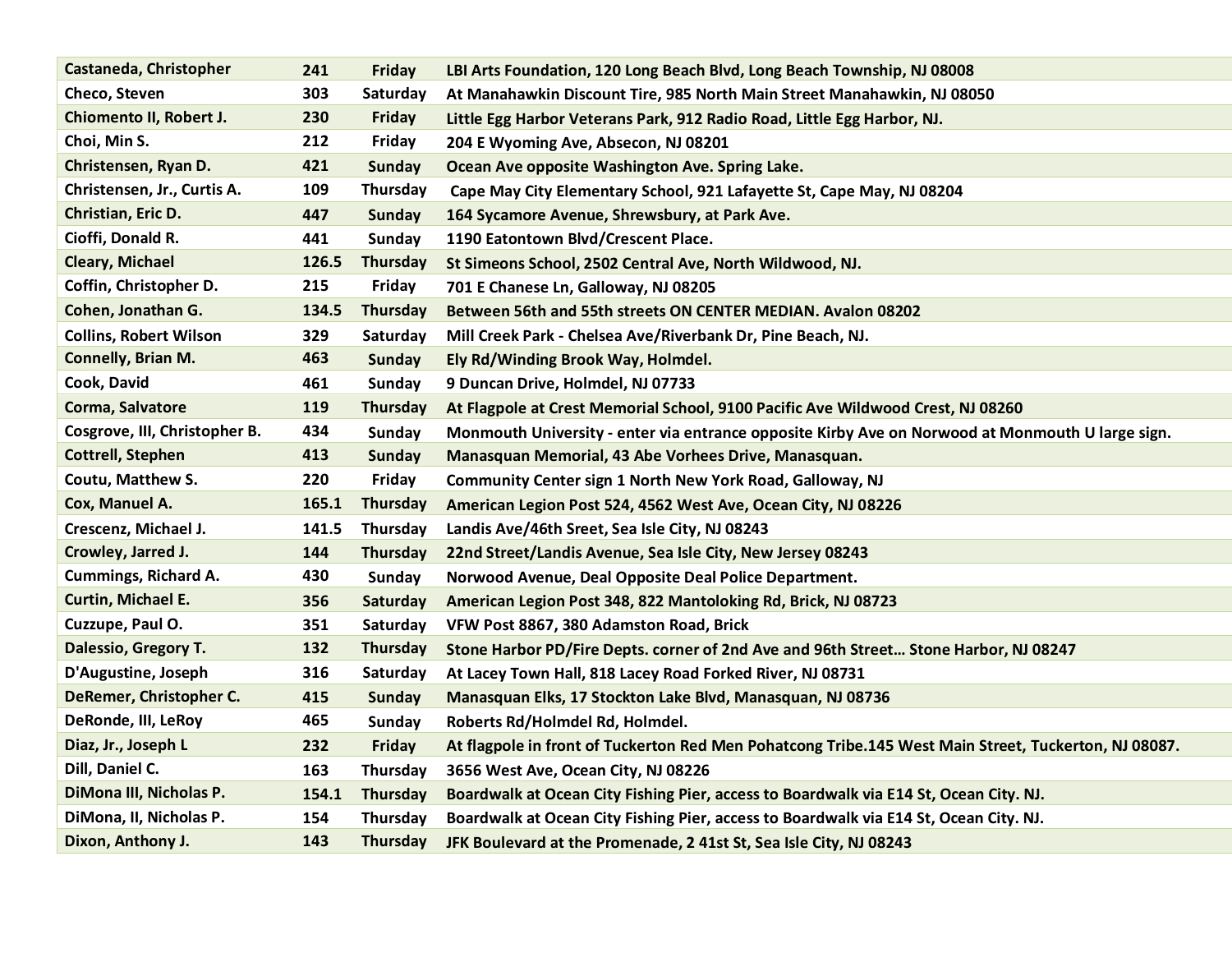| Dolan, Jr., Robert E.      | 156   | Thursday        | Ocean City Veterans Park On Wesley Ave between 5th & 6th Streets, Ocean City, NJ  |
|----------------------------|-------|-----------------|-----------------------------------------------------------------------------------|
| Doltz, Ryan E.             | 437.8 | <b>Sunday</b>   | At VFW Post 2226, 150 Garfield Ave, Long Branch, NJ 07740.                        |
| DosReis, Ingles            | 149   | Thursday        | 5421 West Ave, Ocean City, NJ                                                     |
| Dramis, George L.          | 165.2 | <b>Thursday</b> | American Legion Post 524, 4562 West Ave, Ocean City, NJ 08226                     |
| Drelich, Robert            | 433   | <b>Sunday</b>   | 847 Norwood Ave just past Park Ave, Long Branch.                                  |
| Duffy, Christopher M.      | 401   | <b>Sunday</b>   | 2603 Hooper Ave/Glenwood Rd, Brick, 08723.                                        |
| Dunn, Patrick              | 157   | Thursday        | .Ocean City Veterans Park On Wesley Ave between 5th & 6th Streets, Ocean City, NJ |
| Dvorin, Seth J.            | 437.9 | <b>Sunday</b>   | Long Branch Elks Lodge, 150 Garfield Ave, Long Branch, NJ 07740.                  |
| Egan, Michael              | 315   | Saturday        | 800 Lakeside Dr N, Forked River, NJ 08731                                         |
| Elazzouzi, Farid           | 240.5 | Friday          | St Claires Church, Long Beach Blvd/Loveladies Public Beach / Labaia Lane          |
| Emmons, III, Richard C.    | 125   | Thursday        | Wildwood High School, 4300 Pacific Ave Wildwood, NJ 08260                         |
| Erhart, Brandon T,         | 128.5 | Thursday        | Greater Wildwood Elks Lodge #1896, 100 N New Jersey Ave Wildwood, NJ 08260        |
| Estler, Sean F.            | 342   | Saturday        | Toms River Veterans Recreation Complex, 1643 N Bay Ave, Toms River                |
| Fajardo, Juan              | 327.5 | Saturday        | Bayview Ave/Veeder Lane, Bayville, NJ 08721                                       |
| Faunce, Brian R.           | 114   | Thursday        | Lower Township Elementary School Flagpole, 838 Seashore Rd, Cape May, NJ 08204    |
| Febbi, Richard M.          | 346   | Saturday        | 1891 Yorktowne Blvd, Toms River, NJ                                               |
| Fenton, Matthew J.         | 454   | Sunday          | Newman Springs Rd/Dogwood Lane, Middletown.                                       |
| Floyd, Jr., Clarence L.    | 224   | Friday          | Chestnut Neck Battle Monument. 747 Old New York Rd, Port Republic, NJ 08241       |
| Frank, Phillip E.          | 240   | Friday          | High Point Vol. Fire Company, 10 W 80th St, Harvey Cedars, NJ 08008               |
| Franklin, Michael W.       | 150   | <b>Thursday</b> | 4603 West Ave, Ocean City, NJ 08226                                               |
| Frassetto, Vincent M       | 336   | Saturday        | At Memorial Highway Sign 21 Hooper Avenue, Toms River.                            |
| Freeman, Jr., Bryan L      | 328.5 | Saturday        | Jeffrey's Creek, West Atlantic Ave/Ocean Gate Dr, Ocean Gate, NJ.                 |
| Fremer, Michael E.         | 327.2 | Saturday        | Bayview Ave/Allen Rd, Bayville, NJ 08721                                          |
| Froehlich, Adam D.         | 142   | Thursday        | JFK Boulevard at the Promenade, 2 41st St, Sea Isle City, NJ 08243                |
| Gaddis, Joseph P.          | 438   | Sunday          | VFW Post 2155, 255 Willow Ave, Long Branch, NJ 07740                              |
| Gartner, Ryan              | 426   | <b>Sunday</b>   | Memorial Park.610 Main Street, Bradley Beach.                                     |
| Giglio, Nicholas T.        | 321.5 | Saturday        | Lacey High School, 73 Haines St, Lanoka Harbor, NJ 08734                          |
| Giordano Jr., Gerald       | 245   | <b>Friday</b>   | 3600 Ocean Blvd, Beach Haven, NJ 08008                                            |
| Goble, Michael J.          | 339.5 | Saturday        | Protectors of Freedom Memorial, 570 Bay Ave (Bey Lea Park) Toms River, NJ 08753   |
| <b>Golin, Mihail</b>       | 409.5 | <b>Sunday</b>   | VFW Post 4715, 614 Saint Louis Avenue, Point Pleasant Beach                       |
| Gonzalez, Agustin M.       | 339.7 | Saturday        | Protectors of Freedom Memorial, 570 Bay Ave (Bey Lea Park) Toms River, NJ 08753.  |
| <b>Gonzalez, Carlos M.</b> | 422   | Sunday          | Ocean Ave Opposite North Blvd at Beach access.                                    |
| Gonzalez, Michael L.       | 226   | Friday          | Viking Marina - 5714 U.S. 9, Little Egg Harbor Township, NJ 08087                 |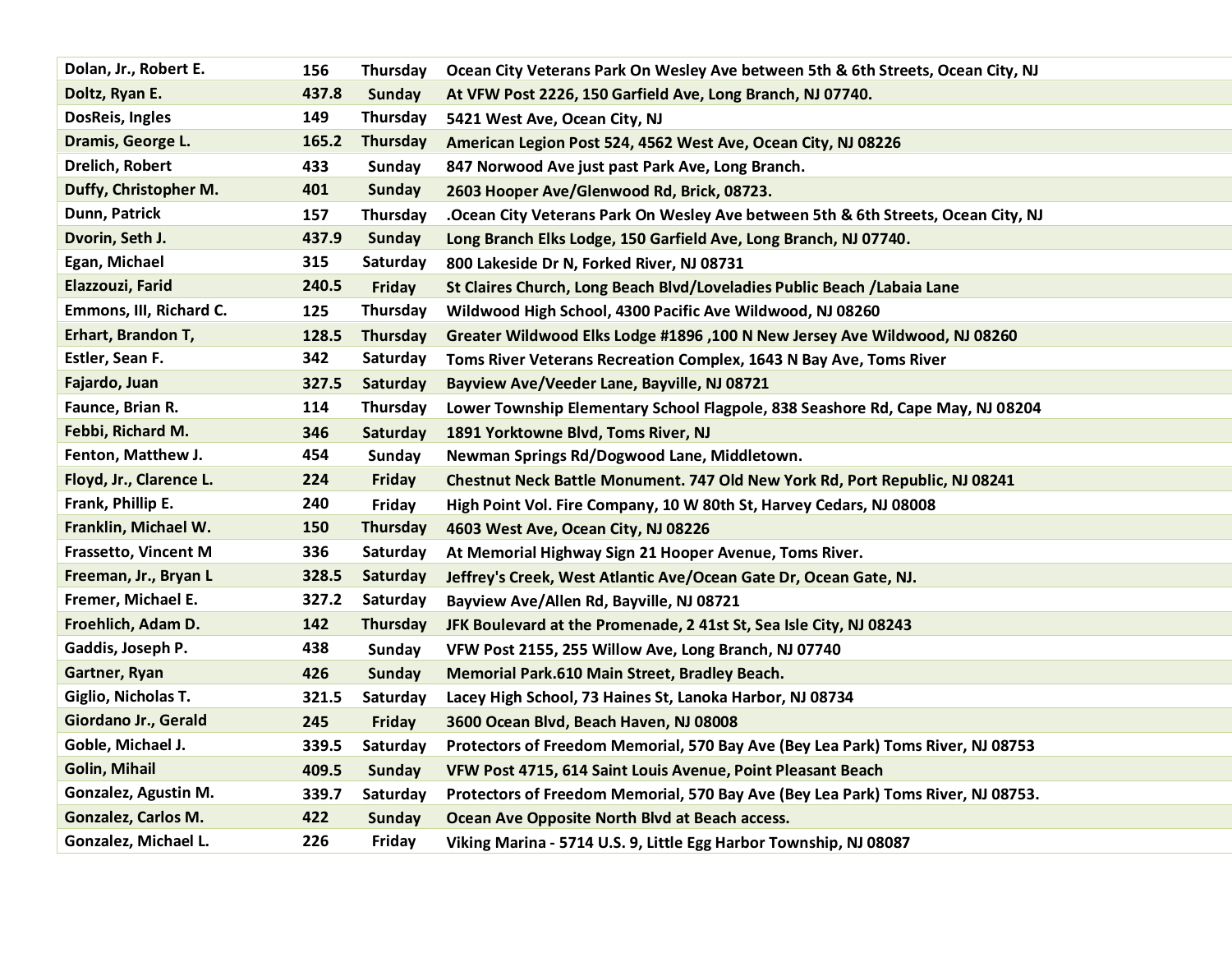| Goodwin, Anthony L.       | 329.8 | Saturday      | Pocket Park-Riverside Drive/Motor Rd, Pine Beach, NJ 08741                                  |
|---------------------------|-------|---------------|---------------------------------------------------------------------------------------------|
| Gorra, Marcos             | 435   | Sunday        | Norwood Ave/Idyle Place, Long Branch, NJ 07740                                              |
| Goski, Christopher R.     | 437   | Sunday        | Long Branch High School, 410 Westwood Ave, Long Branch NJ 07740.                            |
| Goski, Michael J.         | 437.1 | Sunday        | Long Branch High School, 410 Westwood Ave, Long Branch NJ 07740.                            |
| Greene, Harold J.         | 445   | <b>Sunday</b> | Flagpole, Fort Monmouth, Oceanport Ave/Russel Avenue.                                       |
| Grez, Jourdan L.          | 427   | Sunday        | Lake Ave, Asbury Park. In front of bridge over lake on right opposite Emory St.             |
| Griffin, Kyle A.          | 339   | Saturday      | Protectors of Freedom Memorial, 570 Bay Ave (Bey Lea Park) Toms River, NJ 08753             |
| Grimes, Sean P.           | 246   | Friday        | 5708 Ocean BlvdLong Beach Township, NJ 08008                                                |
| Guerra, Raul M.           | 226.5 | <b>Friday</b> | Toms Retreat, 5847 Route 9, Tuckerton, NJ 08087                                             |
| <b>Gurbisz, James M</b>   | 464   | Sunday        | Holmdel Rd/Spring Valley Dr, Holmdel.                                                       |
| <b>Halpert, Michael</b>   | 440   | <b>Sunday</b> | West Long Branch Boro Hall, 965 Broadway, West Long Branch, NJ 07764                        |
| Hardin, Kevin M.          | 127   | Thursday      | Wildwood Catholic HS, 1500 Central Ave, North Wildwood, NJ 08260                            |
| Harrison, Ronald R.       | 229   | <b>Friday</b> | 1001 Center St, Little Egg Harbor Township, NJ 08087                                        |
| Harvey, II, James W.      | 360   | Saturday      | American Legion Post 129. 2025 Church Road, Toms River                                      |
| Hemingway, Terry W.       | 205   | <b>Friday</b> | Opposite Methodist Church Shore Rd/Marvin Ave Linwood, NJ                                   |
| Hernandez, Eric J.        | 247   | Friday        | VFW Post 3729, 11 E Winifred Ave, Beach Haven, NJ 08008-3559                                |
| Herrarte, Ruben A.        | 468   | <b>Sunday</b> | Bell Laboratories Rd at 35 Speed Limit sign, Bell Works, Holmdel, NJ 07733                  |
| Hickok, Douglas L.        | 411   | Sunday        | 530 Baltimore Ave, Point Pleasant, NJ - At Memorial.                                        |
| Hicks, Jr., Jon T.        | 152   | Thursday      | 2830 Wesley Ave, Ocean City, NJ 08226                                                       |
| Hoffmann, Christopher     | 347   | Saturday      | 1891 Yorktowne Blvd, Toms River, NJ                                                         |
| Homer Jr., LeRoy W.       | 331   | Saturday      | 136 Springfield Ave/Monument Rd, Pine Beach, NJ                                             |
| Hook, Michael A.          | 231   | Friday        | American Legion Post 493. 420 Radio Road, Little Egg Harbor Township, NJ 08087              |
| <b>Hrbek, Christopher</b> | 410   | <b>Sunday</b> | 26 Parkway, Point Pleasant Beach                                                            |
| Hsia, Hai Ming            | 304   | Saturday      | At Bay Tree & Landscaping Svces 63 South Main Street, Barnegat Township NJ                  |
| Huff, Ashley L. Henderson | 230.5 | Friday        | Little Egg Harbor Municipal Bldg, 665 Radio Rd, NJ.                                         |
| Hullender, Michael R.     | 452   | Sunday        | <b>Schultz Dr near entrance to Lincroft Office Center</b>                                   |
| Hunte, Simeon             | 219   | <b>Friday</b> | Galloway Elks Lodge #2845. 120 S New York Rd, Galloway, NJ 08205                            |
| Iannelli, Ryan K.         | 131   | Thursday      | American Legion Post 331. NW corner of 117th Street and Second Ave., Stone Harbor. NJ 08247 |
| Innocenzi, III, Paul G.   | 249   | Friday        | Veterans Memorial, E. Maryland Ave & Long Beach Blvd, Long Beach Township, NJ 08008         |
| Iorio, Bradley W.         | 213   | Friday        | Galloway Veterans' Memorial Park. 636 S New York Rd, Galloway, NJ 08205                     |
| Jackson, Francisco R.     | 436   | <b>Sunday</b> | Norwood Ave/Idyle Place , Long Branch, NJ 07740                                             |
| Jackson, Marlon P.        | 233   | Friday        | Route 9 N/Admiral Drive. 366 E Main St Tuckerton, NJ 08087                                  |
| James, Jimmy W.           | 355.1 | Saturday      | American Legion Post 348, 822 Mantoloking Rd, Brick, NJ 08723.                              |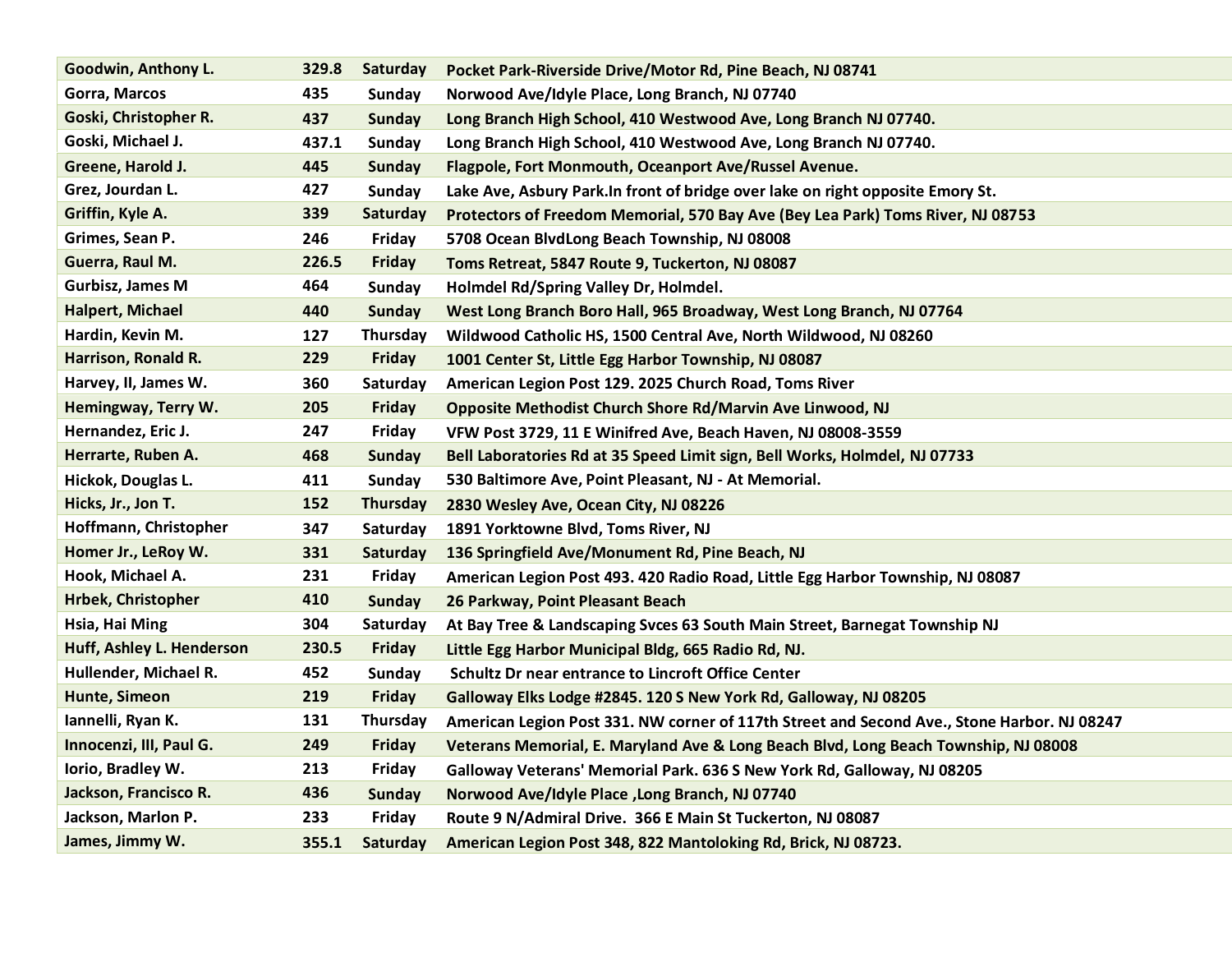| James, Tysheena L.       | 464.5 | Sunday          | Holmdel Rd and Heartland Drive, Holmdel, NJ.                                                   |
|--------------------------|-------|-----------------|------------------------------------------------------------------------------------------------|
| Jankiewicz, Michael D.   | 243.5 | <b>Friday</b>   | W 15th St/Central Ave, Barnegat Light, NJ                                                      |
| Johnson Sr., Jeffrey N.  | 105   | Thursday        | Beach Ave/Patterson Ave, Cape May, NJ 08204                                                    |
| Jones, Jason             | 137.1 | <b>Thursday</b> | Avalon Veterans Plaza. Dune Drive & 21st Street, Avalon NJ 08202                               |
| Joskowitz, Matthew D.    | 431.5 | Sunday          | Norwood Ave/Phillips Ave, Deal.                                                                |
| Kamolvathin, Alain L.    | 234   | <b>Friday</b>   | At Flagpole in front of Barnegat Bay Storage, 634 U.S. 9, Little Egg Harbor Township, NJ 08087 |
| Kane, Jeremy             | 139   | Thursday        | Between 12th and 11th streets, Avalon, ON CENTER MEDIAN, Avalon 08202                          |
| Kantor, Matthew G.       | 321   | Saturday        | Opposite 701 Western Boulevard Lanoka Harbor, NJ 08734                                         |
| Karolasz, Edward         | 235   | Friday          | Sea Pirate Campground, 148 Main St, West Creek, NJ 08092                                       |
| Kelley, Dwayne M.        | 473   | Sunday          | NJ State Police Holmdel Station, Holmdel NJ.                                                   |
| Kelly, Sean P.           | 111   | Thursday        | West Cape May Elementary School 301 Moore St, Cape May, NJ 08204                               |
| Khan, Kareem             | 302   | Saturday        | At Southern Regional High School Flagpole. 710 North Main Street, Stafford Township.           |
| Kirspel, Jr., Michael D. | 467   | Sunday          | 25 Roberts Rd, F&F Nursery, Holmdel.                                                           |
| Koch, Charles J.         | 334   | Saturday        | At Beachwood Community Center, 147 Compass Ave, Beachwood, NJ 08722, Beachwood, NJ.            |
| Koch, Steven R.          | 448   | Sunday          | Shrewsbury Fire House. 783 Route 35, Shrewsbury                                                |
| Korean War,              | 124   | <b>Thursday</b> | Wildwood Vietnam Memorial Wall. 4540 Ocean Avenue, Wildwood, New Jersey                        |
| Kubik, Ronald A.         | 416   | Sunday          | Manasquan High School, 167 Broad Street, Manasquan, NJ 08736                                   |
| Lacroix, Matthew         | 328   | Saturday        | Veeder Ln/Brooks Ave, Bayville, NJ 08721                                                       |
| Lafayette, Bryan         | 353   | Saturday        | NJ Breton Woods Fire Co., 665 Mantoloking Rd, Brick                                            |
| Langon, IV, James J.     | 165.3 | <b>Thursday</b> | American Legion Post 524, 4562 West Ave, Ocean City, NJ 08226                                  |
| Lape, Scott Martin       | 243   | Friday          | USCG, 601 Bayview Ave, Barnegat Light, NJ 08006                                                |
| Leli, Kelliann           | 472   | <b>Sunday</b>   | First Aid Squad, Emergency Services Bldg, 20 Crawfords Corner Rd, Holmdel.                     |
| Linde, John D.           | 329.5 | Saturday        | Riverside Drive/Henley Ave, Pine Beach, NJ 08741                                               |
| Lobosco, Andrew          | 414   | Sunday          | Manasquan Memorial, 43 Abe Vorhees Drive, Manasquan.                                           |
| Longsworth, Christian    | 311.5 | Saturday        | Main St and Athena Way, Waretown, NJ.                                                          |
| Lutz, II, George A.      | 103   | Thursday        | Sunset Blvd/Seagrove Ave, Lower Township, Cape May.                                            |
| Lyons, John A.           | 318   | Saturday        | Central Regional H School Alumni Memorial, 509 Forest Hills Pkwy, Bayville, NJ 08721           |
| Mahlenbrock, David P.    | 128   | Thursday        | Greater Wildwood Elks Lodge #1896 ,100 N New Jersey Ave Wildwood, NJ 08260                     |
| Major, Justin            | 133.5 | Thursday        | At Dune Dr/66th St, Avalon at tree in Center Median.                                           |
| <b>Mangual, Andre</b>    | 146   | Thursday        | Intersection Vincent Rd and Commonwealth Ave, Strathmore, NJ.                                  |
| Mann, Jason D.           | 135   | <b>Thursday</b> | Between 41st and 40th streets ON CENTER MEDIAN Avalon 08202                                    |
| Marcial, III, Miguel A.  | 237   | Friday          | Long Beach Blvd/E Essex Ave, Harvey Cedars, NJ.                                                |
| Marciante, Luigi         | 319   | Saturday        | VFW Post 9503,383 Veterans Blvd., Bayville, New Jersey 08721                                   |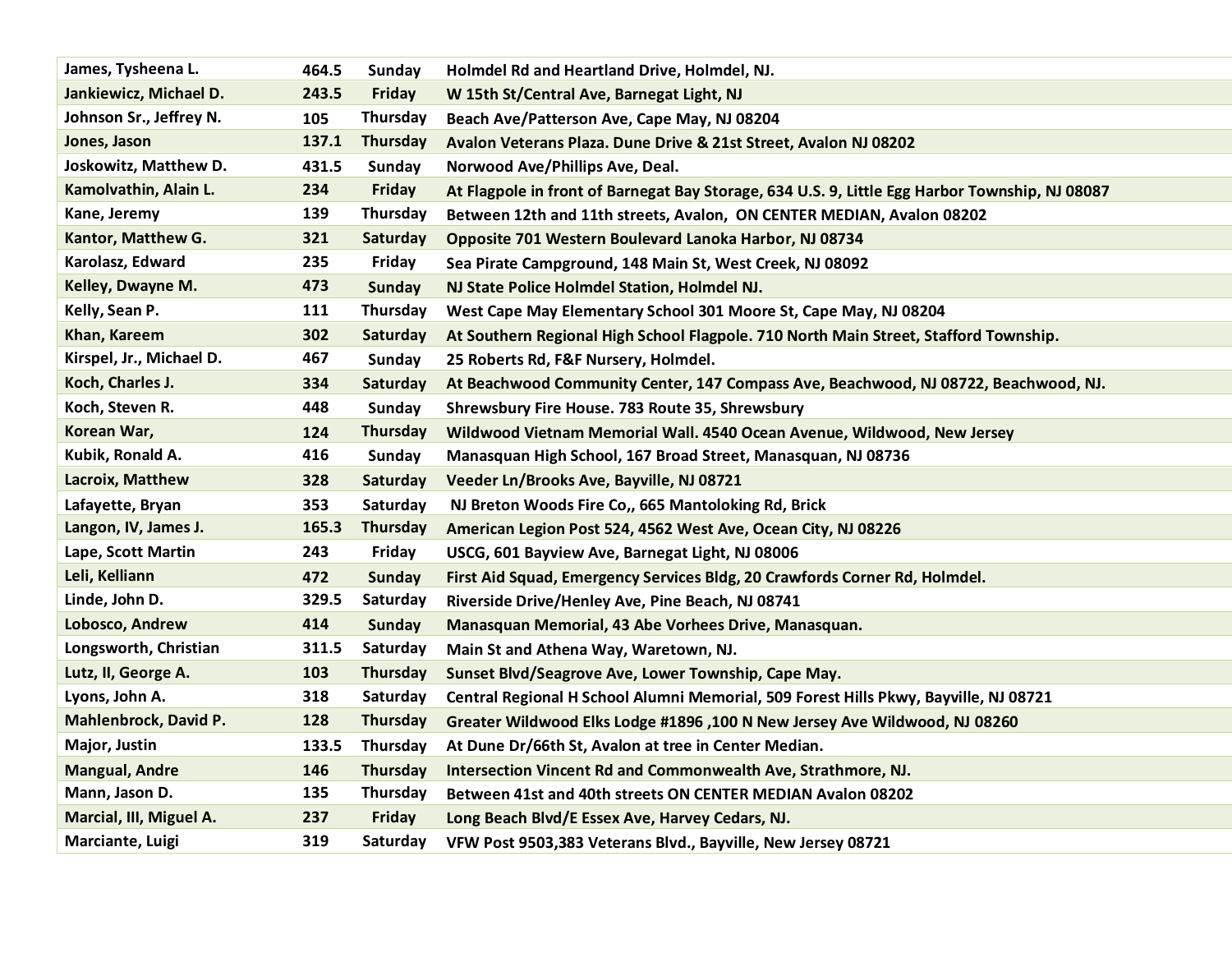| <b>Maria, Giovanny</b>        | 104   | <b>Thursday</b> | Sunset Blvd/Columbia Ave. Lower Township. Cape May.                                   |
|-------------------------------|-------|-----------------|---------------------------------------------------------------------------------------|
| Marketta, Vincent P.          | 330.5 | Saturday        | 719 Henley Ave. Pine Beach 08741                                                      |
| Mazzeo, Richard A.            | 320   | Saturday        | 534 Western Blvd, Bayville, NJ 08721                                                  |
| <b>McConnell, Derek</b>       | 450   | Sunday          | Apple & Clover St, Tinton Falls.                                                      |
| McGill, Timothy R.            | 424.5 | <b>Sunday</b>   | Ocean Ave/Lakeside Ave small Pkg Lot, Avon-By-The-Sea,                                |
| McGinnis, Brian D.            | 216   | Friday          | 701 E Somerstown Ln, Galloway, NJ 08205                                               |
| McHugh, John                  | 327   | Saturday        | MJ's Restaurant Bar And Grill, 905 Bay Blvd, Bayville, NJ 08721                       |
| <b>McKenna, Campbell</b>      | 423   | Sunday          | At flagpole on left between 5th and 6th Ave. 532 Ocean Avenue, Belmar                 |
| <b>McNally, Brian</b>         | 474   | <b>Sunday</b>   | NJ State Police Holmdel Station, Holmdel NJ.                                          |
| Mendez, Cristina E.           | 431   | Sunday          | Norwood Ave/Phillips Ave, Deal.                                                       |
| Mendez, Robert M.             | 231.1 | <b>Friday</b>   | American Legion Post 493,420 Radio Road, Little Egg Harbor Township, NJ 08087         |
| Mercado, Gil                  | 305   | Saturday        | In front of Wells Fargo Bank - N of Memorial Dr, 246 S Main St, Barnegat              |
| Miller, Christopher           | 154.8 | Thursday        | Boardwalk at Ocean City Music Pier Access to Boardwalk via E 8th St.                  |
| Miller, Jr., Bruce            | 352   | Saturday        | Mantoloking Rd & South Vanada Dr, Brick, NJ                                           |
| Miller, Jr., Frederick        | 118   | Thursday        | After 2nd bridge immediately on right. 1002 Ocean Drive, Lower Township.              |
| Millet-Meletiche, Pedro A.    | 466   | Sunday          | Roberts Rd/Holmdel Rd, Holmdel.                                                       |
| <b>Miranda, Denis</b>         | 359   | Saturday        | American Legion Post 129. 2025 Church Road, Toms River                                |
| Mogrovejo, Christian          | 409   | Sunday          | VFW Post 4715, 614 Saint Louis Avenue, Point Pleasant Beach                           |
| Monahan, Jr., Christopher     | 317   | Saturday        | Central Regional H School Alumni Memorial, 509 Forest Hills Pkwy, Bayville, NJ 08721  |
| Mongrella, Garett A.          | 355.2 | Saturday        | American Legion Post 348, 822 Mantoloking Rd, Brick, NJ 08723.                        |
| <b>Montes De Oca, Osbrany</b> | 443   | <b>Sunday</b>   | 61 Port Au Peck Ave, Oceanport, NJ 07757                                              |
| Moore, Benjamin               | 328.2 | Saturday        | Ocean Gate Fire Dept, 33 E Arverne Ave, Ocean Gate, NJ 08740                          |
| Moran Jr., Bernard J.         | 127.5 | <b>Thursday</b> | Flagpole at Margaret Mace Public School, 1201 Atlantic Ave, North Wildwood, NJ 08260. |
| Moretti, Trista L.            | 217   | Friday          | Oceanville Volunteer Fire Company 186 S New York Rd, Galloway, NJ 08205               |
| Morgan, Christoper J.         | 446.8 | Sunday          | 647 Branch Ave/S Sunnyside Drive, Little Silver, NJ 07739                             |
| <b>Morris, Carson</b>         | 357   | Saturday        | Bricktown Elks Lodge, 2491 Hooper Ave., Brick, NJ 08723                               |
| Mosko, Christopher E.         | 322   | Saturday        | At Lanoka Harbor School sign, 274 Manchester Avenue, Lacey Township, NJ               |
| Mullen, Kyle                  | 415.5 | <b>Sunday</b>   | Manasquan Elks, 17 Stockton Lake Blvd, Manasquan, NJ 08736                            |
| Murgolo, Nicholas P.          | 342.5 | Saturday        | N. Bay Ave, entrance to Toms River Public Works Dept.                                 |
| Murphy, Patrick J.            | 158   | Thursday        | Ocean City Veterans Park On Wesley Ave between 5th & 6th Streets, Ocean City, NJ      |
| Naglak, Joseph Min            | 470   | <b>Sunday</b>   | Crawfords Corner Rd/Falcon Ridge Circle, Holmdel, NJ 07733                            |
| Negron, Sr., Carlos J.        | 324.5 | Saturday        | 12 Harbor Inn Rd, Bayville, NJ                                                        |
| Neil, William R.              | 464.8 | Sunday          | Holmdel Cemetery & Mausoleum, 900 Holmdel Rd, Holmdel, NJ 07733                       |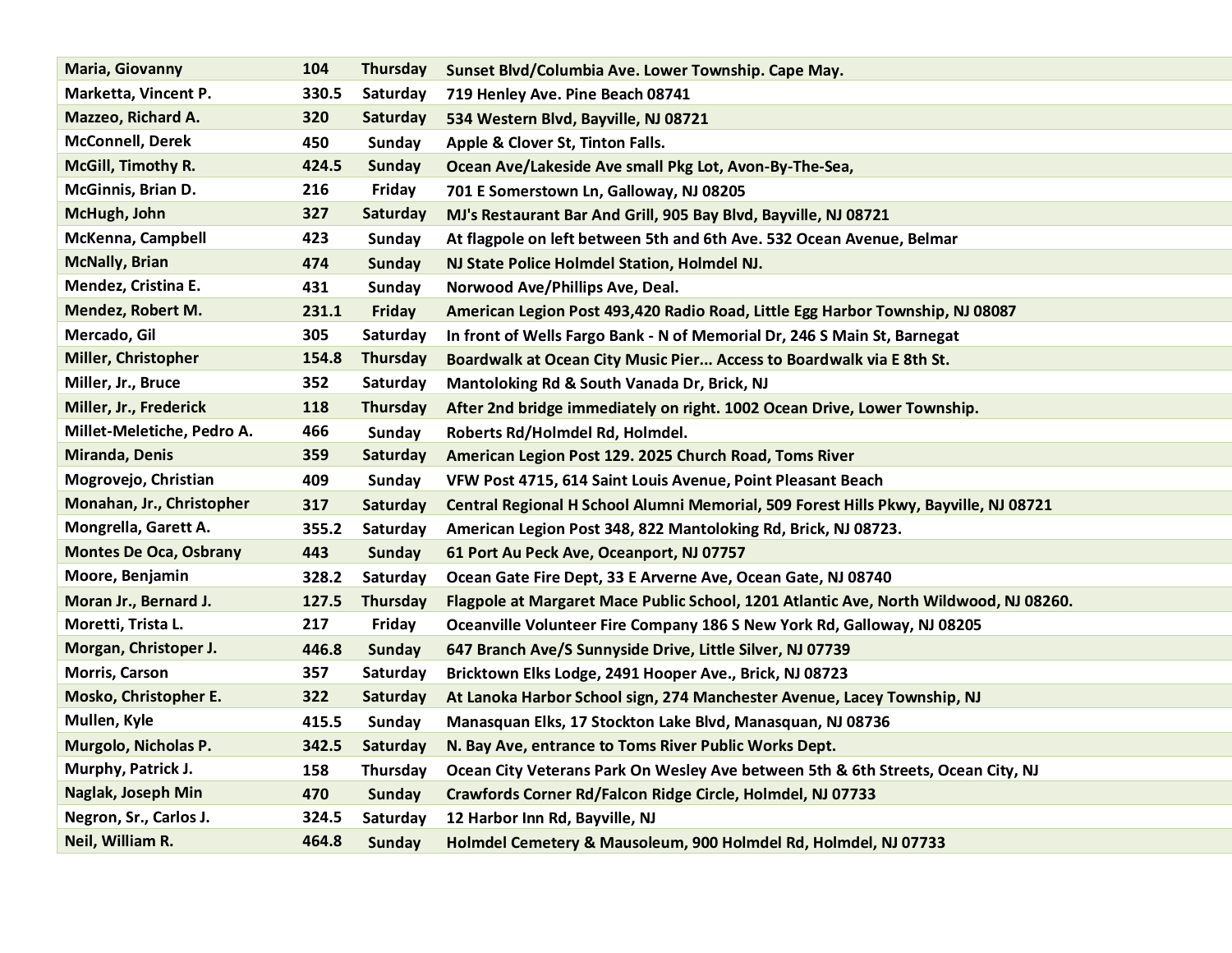| Niedermeir, Louis E.     | 348   | Saturday      | Yorktowne Blvd/Berkshire Ct, Brick.                                                       |
|--------------------------|-------|---------------|-------------------------------------------------------------------------------------------|
| Nieves, Jr., Rafael A.   | 458   | <b>Sunday</b> | 832 County Road 520, Middletown,                                                          |
| Nutter, Samuel H.        | 417   | <b>Sunday</b> | National Guard Museum, Sea Girt, NJ.                                                      |
| O'Donnell, Jr., John R.  | 460   | <b>Sunday</b> | <b>McCampbell Rd/Blue Hills Drive, Holmdel</b>                                            |
| Oey, Grace               | 471   | <b>Sunday</b> | Crawfords Corner Rd/Falcon Ridge Circle, Holmdel, NJ 07733                                |
| Oliveira, Jorge M.       | 339.1 | Saturday      | Protectors of Freedom Memorial, 570 Bay Ave (Bey Lea Park) Toms River, NJ 08753           |
| Ordonez, Terry H.        | 151   | Thursday      | 3802 Central Ave, Ocean City, NJ 08226                                                    |
| Orengo, Richard P.       | 202   | <b>Friday</b> | At Grace Lutheran Church between Meyran and Dawes Ave on Shore Rd. Somers Point, NJ 08244 |
| Ortiz, Hector L.         | 148   | Thursday      | Corson's Inlet State Park, Ocean Drive, Ocean City, NJ.                                   |
| Ortiz, Maria I.          | 147   | Thursday      | Corson's Inlet State Park, Ocean Drive, Ocean City, NJ                                    |
| Ott, Nicholas S.         | 343   | Saturday      | Silverton Road, Toms River. Opposite entrance to Ocean County Memorial Park.              |
| Parrello, Brian P.       | 453   | <b>Sunday</b> | Opposite US Marine Corps Building entrance on Half Mile Rd, Lincroft, NJ.                 |
| Pellegrini, Jr., Gennaro | 120   | Thursday      | At Parents house, 114 E. Hollywood Ave, Wildwood Crest.                                   |
| Perez, Joel              | 310   | Saturday      | 7th St and Main Street, Waretown, NJ 08758                                                |
| Perry, John W.           | 462   | Sunday        | Village School, Holmdel. McCampbell Rd/Holmdel-Middletown Rd, Holmdel.                    |
| Philippe, Gladimir       | 311   | Saturday      | Main St and Athena Way, Waretown, NJ.                                                     |
| Pilla, Dominick M.       | 226.7 | Friday        | Toms Retreat, 5847 Route 9, Tuckerton, NJ 08087                                           |
| Pimpinello, Anthony M.   | 231.7 | <b>Friday</b> | West Tuckerton Fire Dept, 505 U.S. 9, Little Egg Harbor Township, NJ 08087                |
| Pizzo, James             | 115   | Thursday      | 703 Seashore Road, Lower Township, New Jersey.                                            |
| <b>Plumhoff, Steven</b>  | 312   | Saturday      | Ay Flagpole - Backward Flag Brewing, 699 Challenger Way, Forked River, NJ 08731.          |
| Plutino, Alessandro      | 164   | Thursday      | American Legion Post 524, 4562 West Ave, Ocean City, NJ 08226                             |
| Pribila, William A.      | 421.1 | <b>Sunday</b> | Ocean Ave opposite Washington Ave. Spring Lake.                                           |
| Pryor, John P.           | 236   | Friday        | In front of Coastal Sign, 348 Main Street, Eagleswood NJ                                  |
| Pycior, Jr., Joseph John | 159   | Thursday      | Ocean City Veterans Park On Wesley Ave between 5th & 6th Streets, Ocean City, NJ          |
| Quinlan, John A.         | 425   | Sunday        | At 418 Monmouth Ave, Bradley Beach, NJ.                                                   |
| Rateb, Sameer A.         | 203   | <b>Friday</b> | Linwood Community Church 1838 Shore Road Linwood, NJ 08221                                |
| Redd, Aaron N.           | 107   | Thursday      | Cape May Veterans Monument, 610 Columbia Ave, Cape May, New Jersey. 08204                 |
| Reinhard, Kevin J.       | 439   | <b>Sunday</b> | West Long Branch Fire Co #2, 15 Oceanport Ave, West Long Branch,                          |
| Reynolds, Jeremy         | 312.7 | Saturday      | Forked River Fire Dept, 127 Oak St, Forked River, NJ 08731                                |
| Rhett, Jamal M.          | 226.6 | <b>Friday</b> | Toms Retreat, 5847 Route 9, Tuckerton, NJ 08087                                           |
| Rhoads, Ryan T.          | 330   | Saturday      | Pine Beach Volunteer Fire Co, 525 Prospect Ave Pine Beach, New Jersey 08741               |
| Riley, Jamie R.          | 446.5 | <b>Sunday</b> | Little Silver Memorial Park, Prospect Ave/Kings Rd, Little Silver, NJ 07739               |
| Rivera, Eric G. Palacios | 206   | Friday        | Northfield PD & Fire Co. 1600 Shore Rd Northfield, NJ 08225                               |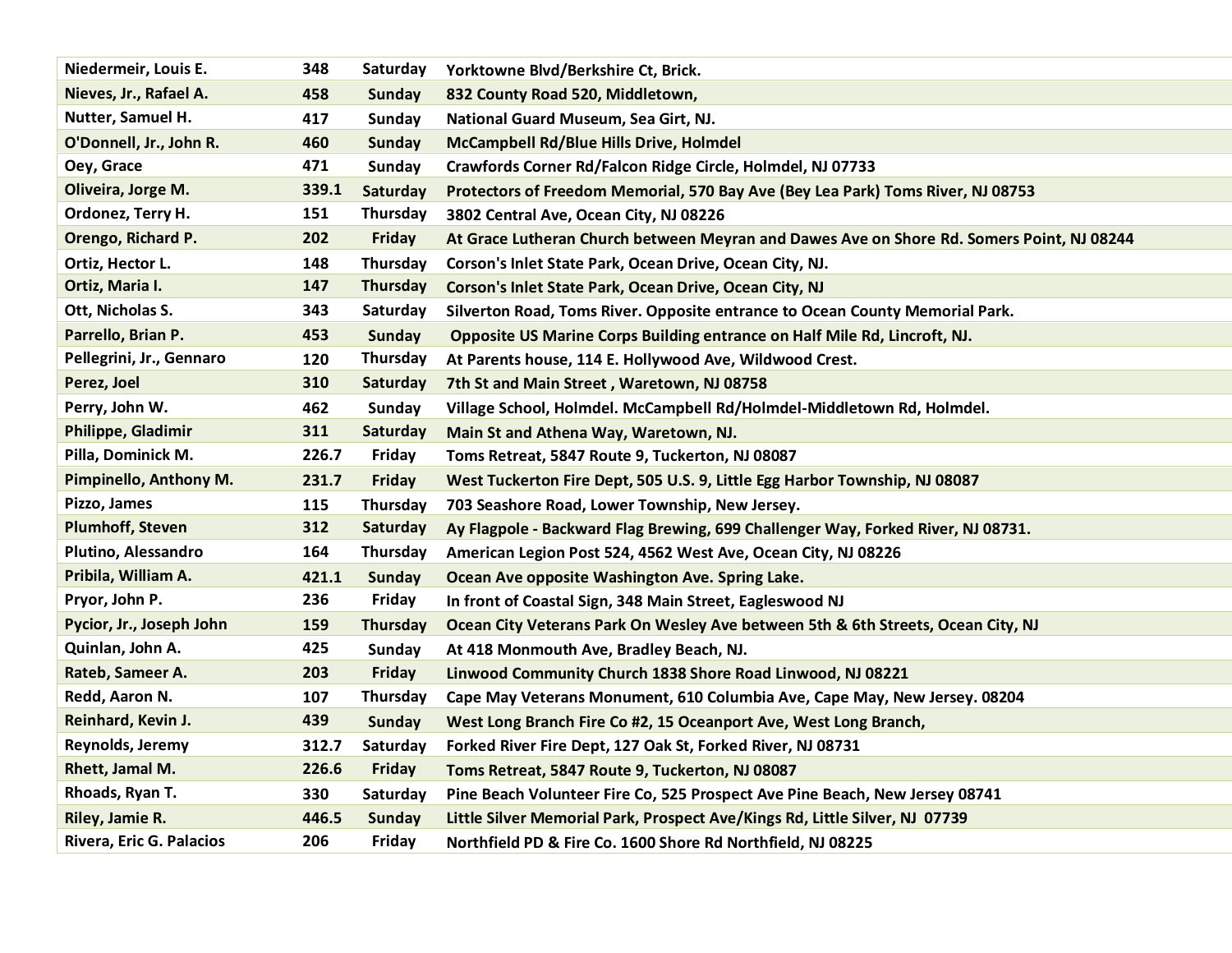| Rivers, Jr., Frank K.        | 407.1 | <b>Sunday</b>   | Ocean Ave/Elizabeth Ave, Point Pleasant Beach                                     |
|------------------------------|-------|-----------------|-----------------------------------------------------------------------------------|
| Robinson, Charles D.         | 122   | Thursday        | Centennial Park, Ocean Ave, Wildwood Crest, NJ 08260                              |
| Rodriguez, Kevin             | 412   | <b>Sunday</b>   | 560 South St, Brielle, NJ 08730                                                   |
| Romeo, Vincenzo              | 313   | Saturday        | Lakeside Drive South/Parker Ave, Forked River, NJ 08731                           |
| Rossi, Marie T.              | 355.3 | Saturday        | American Legion Post 348, 822 Mantoloking Rd, Brick, NJ 08723.                    |
| Ruiz, Kcey E.                | 217.5 | Friday          | Oceanville Volunteer Fire Company, 186 S New York Rd, Galloway, NJ 08205          |
| Russ, Leonard A.             | 208   | Friday          | Pleasantville American Legion Post 81, 904 South Main St, Pleasantville, NJ 08232 |
| Ryan, Marc T.                | 136   | <b>Thursday</b> | In front of Avalon Fire Department, 3100 Dune Dr, Avalon, NJ 08202 08202          |
| Saba, Thomas E.              | 129   | <b>Thursday</b> | North Wildwood Veterans Monument, Anglesea Dr & Weeks Ave, N Wildwood.            |
| Sabatini-Villafane, Ethan F. | 230.1 | Friday          | Little Egg Harbor Veterans Park, 912 Radio Road, Little Egg Harbor, NJ.           |
| Samaroo, Richard A.          | 469   | <b>Sunday</b>   | Intersection Bell Laboratories Rd & Jansky Dr, Bell Works, Holmdel, NJ 07733      |
| Sammis, Benjamin W.          | 424   | <b>Sunday</b>   | 303 Ocean Ave, Avon-By-The-Sea, NJ 07717. (Lincoln Ave)                           |
| Sausto, Anthony J.           | 201   | <b>Friday</b>   | Somers Point Patriots Park.1st St & Bethel Rd, Somers Point, NJ -                 |
| Schroeder, Edward A.         | 408   | Sunday          | VFW Post 4715, 614 Saint Louis Avenue, Point Pleasant Beach                       |
| Schwarz, Michael A.          | 455   | <b>Sunday</b>   | 714 County Road 520, Middletown                                                   |
| Scusa, Michael P.            | 116   | Thursday        | At Flagpole, Lower Cape May High School. 687 Route 9, Cape May, NJ 08204          |
| Sebban, Benjamin L.          | 420   | <b>Sunday</b>   | 12 Ocean Avenue, Spring Lake                                                      |
| Seiden, Marc S.              | 204   | Friday          | At flagpoles Shore Rd & E Monroe Ave, Linwood, NJ                                 |
| Shaw, III, Stanford H.       | 446   | <b>Sunday</b>   | 89 Oceanport Avenue, Little Silver,                                               |
| Sherman, Alan D.             | 314   | Saturday        | Lakeside Drive South/Arient Road, Forked River, NJ 08731                          |
| Sherman, Stephen R.          | 419   | <b>Sunday</b>   | On Crescent opposite Boston Blvd at 15mph sign on right. Sea Girt                 |
| Smith, James E.              | 307.2 | Saturday        | American Legion Post 232. 499 N Main St, Barnegat, NJ 08005                       |
| Smith, Kenneth A.            | 155   | <b>Thursday</b> | On Ocean City Boardwalk at 5th Street                                             |
| Smith, Scott R.              | 236.5 | Friday          | NJSP Tuckerton Station, Troop C, 399 Main Street, West Creek, NJ.                 |
| Snell, Eric L.               | 209   | Friday          | 534 S Shore Rd, Absecon, NJ 08201                                                 |
| Snyder, John M.              | 355.4 | Saturday        | American Legion Post 348, 822 Mantoloking Rd, Brick, NJ 08723.                    |
| Sokolowski, III, Stanley J.  | 337   | Saturday        | At Major Weis Memorial Sign 1280 Old Freehold Road, Toms River                    |
| Soltes, Jr., Charles R       | 407   | Sunday          | Ocean Ave/Elizabeth Ave, Point Pleasant Beach                                     |
| Southworth, Tristan Howard   | 210   | <b>Friday</b>   | 534 S Shore Rd, Absecon, NJ 08201                                                 |
| Spahr, John C.               | 138   | <b>Thursday</b> | Between 12th and 11th streets, Avalon, ON CENTER MEDIAN, Avalon 08202             |
| Spakosky, Philip I.          | 225   | <b>Friday</b>   | New Gretna Fire Co, 5 N Maple Ave, New Gretna, NJ 08224                           |
| Stevenson, Jeffery S.        | 137   | Thursday        | Avalon Veterans Plaza. Dune Drive & 21st Street, Avalon NJ 08202                  |
| Stowe, Thomas D.             | 165.4 | <b>Thursday</b> | American Legion Post 524, 4562 West Ave, Ocean City, NJ 08226                     |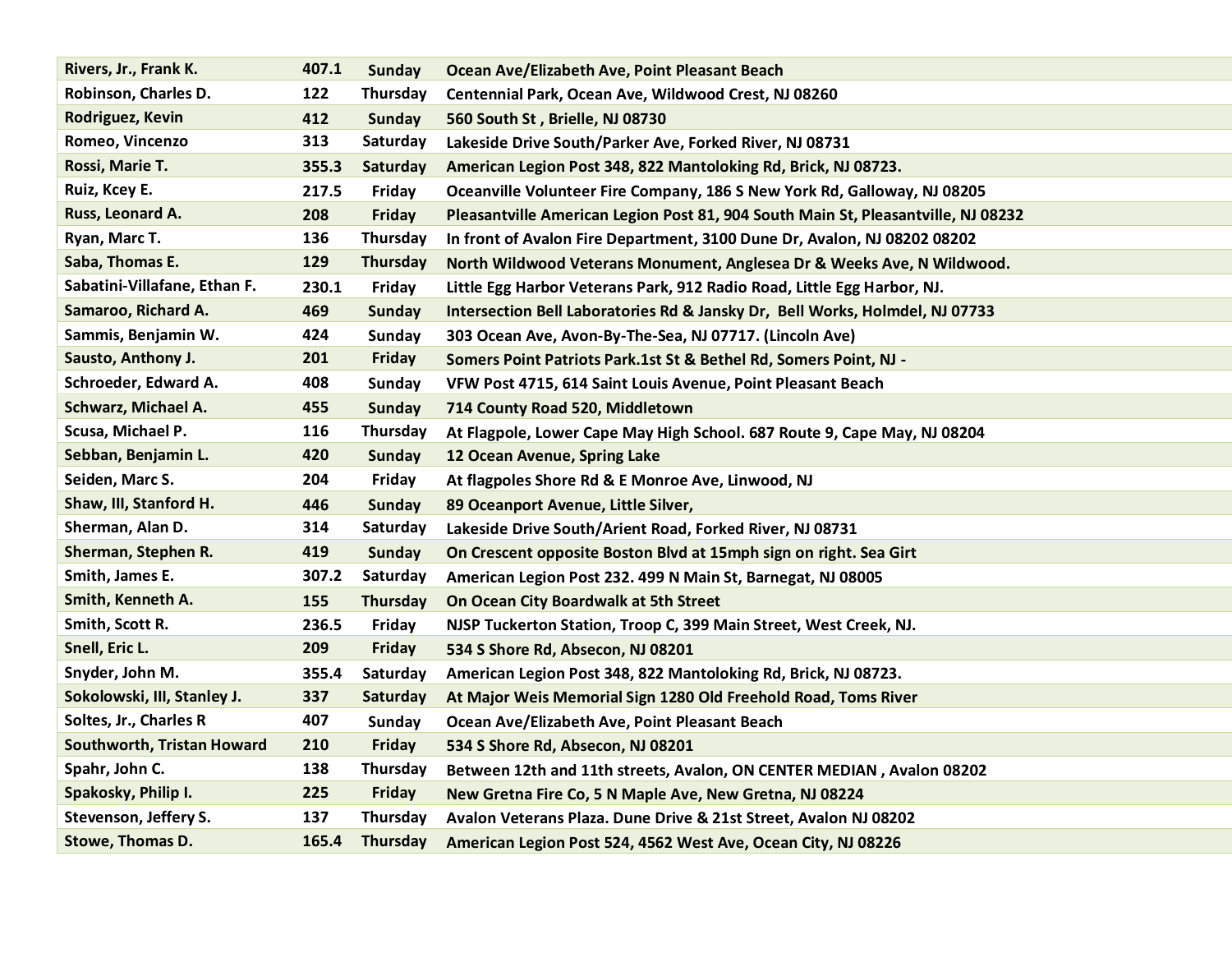| <b>Strzelec, Francis</b> | 306   | Saturday        | Gazebo Veterans Park, 352 N Main St, Barnegat, NJ 08005                                        |
|--------------------------|-------|-----------------|------------------------------------------------------------------------------------------------|
| Sullivan, Narson B.      | 214   | <b>Friday</b>   | East Village Drive / U.S. 9, Galloway, New Jersey                                              |
| Sullivan, Vincent M.     | 323   | Saturday        | Lanoka Harbor Fire Department.814 North Main Street, Lacey Township, New Jersey                |
| Sutherland, Stephen J.   | 153.5 | <b>Thursday</b> | At 1639 Wesley Ave between 16th & 17th Streets, Ocean City, NJ                                 |
| Svoboda, Jeffrey M.      | 312.5 | Saturday        | Lacey Community Center, 101 N Main St, Forked River, NJ 08731                                  |
| Swain, IV, Harry R.      | 126   | <b>Thursday</b> | Glenwood Ave Elementary School, 2900 New York Ave, Wildwood, NJ 08260                          |
| Talley, Robert D.        | 355.5 | Saturday        | American Legion Post 348, 822 Mantoloking Rd, Brick, NJ 08723.                                 |
| Tapper, David M.         | 140   | Thursday        | At Intersection Landis Ave/89th St, Sea Isle City, NJ 08243                                    |
| Tarlavsky, Michael Y.    | 326   | Saturday        | Bayview Ave/Magnolia Dr, Bayville, NJ 08721                                                    |
| Thompson, Mark P.        | 341   | Saturday        | Toms River Veterans Recreation Complex, 1643 N Bay Ave, Toms River                             |
| Timoteo, Humberto        | 428   | <b>Sunday</b>   | On Main St at junc Grassmere Ave, Interlaken. NJ.                                              |
| <b>Torres, Richard</b>   | 141   | Thursday        | Landis Ave/64 St, Sea Isle City, NJ. 08243                                                     |
| Trapnell, IV, William C. | 108   | Thursday        | Cape May Veterans Monument, 610 Columbia Ave, Cape May, New Jersey. 08204                      |
| Troche, Christopher M.   | 354   | Saturday        | At Breton Woods Fire Co, 665 Mantoloking Rd, Brick, NJ 08723.                                  |
| Vazquez, Omar            | 121   | Thursday        | On left at flagpole New Jersey Ave/Miami Ave. Wildwood Crest, NJ 08260                         |
| Vecchio, Michael J.      | 349   | Saturday        | Drum Point Elementary School, 41 Drum Point Rd, Brick, NJ 08723                                |
| Vietnam War,             | 123   | Thursday        | Wildwood Vietnam Memorial Wall. 4540 Ocean Avenue, Wildwood, New Jersey                        |
| Vietnam War,             | 477   | <b>Sunday</b>   | NJ Vietnam Veterans' Memorial Helicopter.                                                      |
| Villacis, Jorge E        | 429   | Sunday          | Norwood Ave at Cedar Ave, Allenhurst.                                                          |
| Walkup, Jr., Thomas A.   | 130   | <b>Thursday</b> | W Ocean Drive just prior to Stone Harbor Bridge, Middle Township.                              |
| Ware, Jr., Carl Jerome   | 117   | Thursday        | On right after 1st bridge at Mill Creek Marina, 987 Ocean Drive, Cape May 08204.               |
| <b>Wechsler, Tyler</b>   | 227   | <b>Friday</b>   | Little Egg Harbor Library, 290 Mathistown Rd, Little Egg Harbor, NJ 08087.                     |
| Weiglein, Joseph M.      | 134   | Thursday        | Between 56th and 55th streets ON CENTER MEDIAN. Avalon 08202                                   |
| Weis, James M.           | 338   | Saturday        | At Major Weis Memorial Sign 1280 Old Freehold Road, Toms River                                 |
| White, III, Robert C.    | 113   | Thursday        | 1020 New Jersey Rt 162, Lower Township, New Jersey.                                            |
| Wildrick, Ronald H.      | 161   | Thursday        | VFW Post 6650 Corner 15th St & Bay Ave, Ocean City, NJ                                         |
| Wilkus, Eric R.          | 358   | Saturday        | Bricktown Elks Lodge, 2491 Hooper Ave., Brick, NJ 08723                                        |
| World War I,             | 106   | <b>Thursday</b> | Cape May Veterans Monument, 610 Columbia Ave, Cape May, New Jersey. 08204                      |
| World War II,            | 160   | Thursday        | VFW Post 6650 Corner 15th St & Bay Ave, Ocean City, NJ.                                        |
| Wroblewski, John T.      | 459   | <b>Sunday</b>   | At flagpole in front of Lincroft Presbyterian Church, 270 Everett Rd. & W. Front St., Lincroft |
| Yepsen, Luke C.          | 218   | Friday          | Galloway Elks Lodge #2845. 120 S New York Rd, Galloway, NJ 08205                               |
| Young, Jeffrey D.        | 165.5 | <b>Thursday</b> | American Legion Post 524, 4562 West Ave, Ocean City, NJ 08226                                  |
| Zaneri, Philip J,        | 244   | Friday          | Ship Bottom First Aid Squad, 2015 Central Ave, Surf City, NJ 08008.                            |